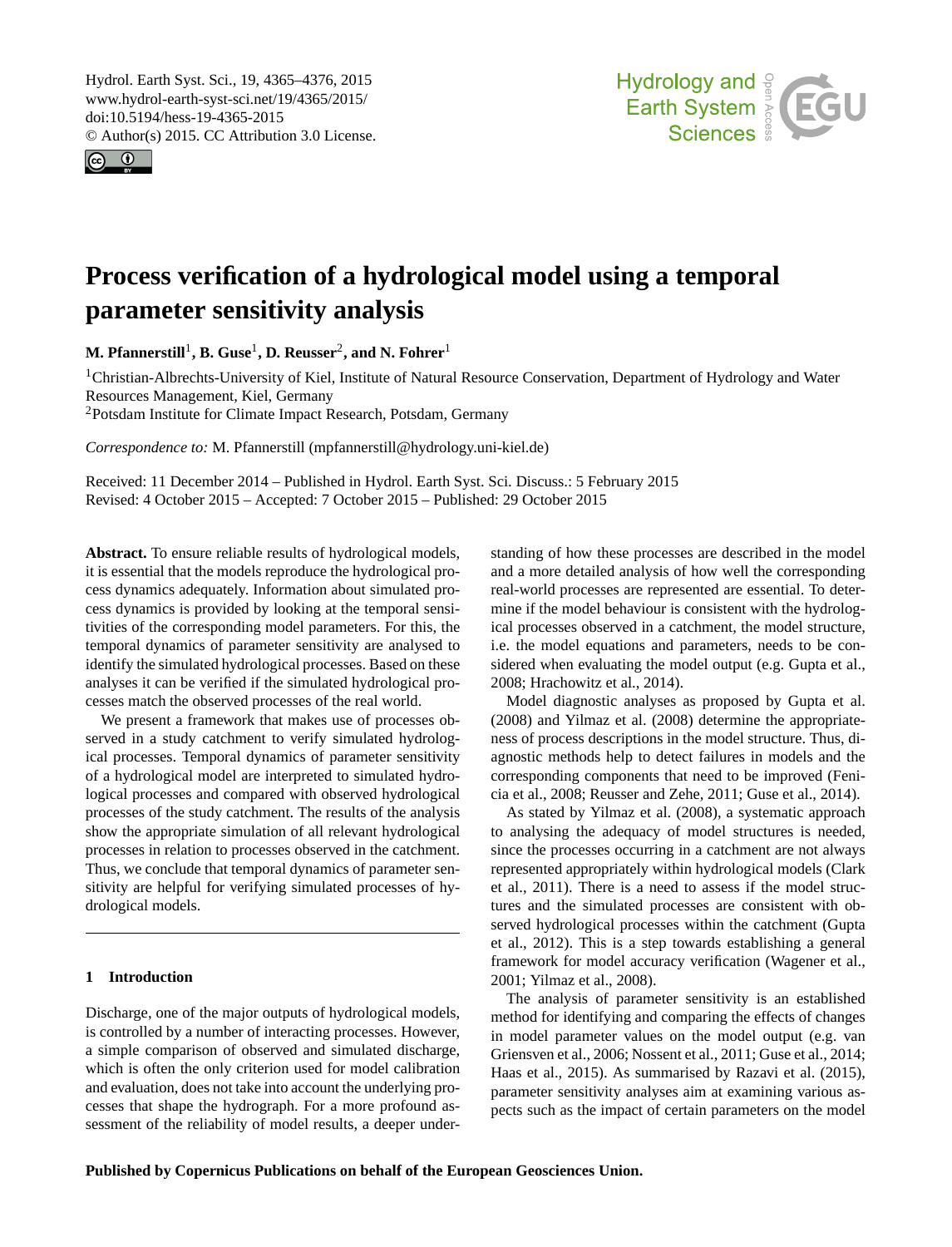output or similarity between the functioning of the model and the hydrologic system it describes.

Temporal parameter sensitivity analyses detect periods in which a certain parameter or a set of parameters controls the model output (e.g. [Massmann et al.,](#page-10-8) [2014\)](#page-10-8). This information can be obtained by TEmporal Dynamics of PArameter Sensitivity (TEDPAS, [Sieber and Uhlenbrook,](#page-11-5) [2005;](#page-11-5) [Reusser](#page-11-6) [et al.,](#page-11-6) [2011;](#page-11-6) [Guse et al.,](#page-10-3) [2014;](#page-10-3) [Haas et al.,](#page-10-7) [2015\)](#page-10-7).

In contrast to other temporally resolved sensitivity analyses, which were applied on performance metrics [\(van](#page-11-7) [Werkhoven et al.,](#page-11-7) [2009;](#page-11-7) [Herman et al.,](#page-10-9) [2013\)](#page-10-9), TEDPAS detects dominant model parameters by analysing their sensitivity on the modelled discharge in a high temporal resolution. Thereby, it helps to explain the model's behaviour by detecting the temporal dominance of individual model components. [Reusser et al.](#page-11-8) [\(2009\)](#page-11-8) used TEDPAS in combination with TIGER, a temporal model performance analysis [\(Reusser et al.,](#page-11-8) [2009\)](#page-11-8), to characterise the types of errors in the output of hydrological models (e.g. the simulation of discharge). [Wagener et al.](#page-11-9) [\(2003\)](#page-11-9) analysed parameter variations over time to reproduce observed hydrological data. Both approaches have in common that they focus on the link between model performance and deficiencies of the model structure. However, the capabilities of TEDPAS for examining model structures have not been fully exploited yet.

Typical patterns of temporal parameter sensitivity can provide information about simulated hydrological processes. This approach is based on the fact that hydrological processes and discharge phases vary temporally and hence also the dominance of model components [\(Boyle et al.,](#page-9-0) [2000,](#page-9-0) [2001;](#page-9-1) [Wagener et al.,](#page-11-9) [2003,](#page-11-9) [2009;](#page-11-10) [Reusser et al.,](#page-11-6) [2011;](#page-11-6) [Garambois et al.,](#page-10-10) [2013;](#page-10-10) [Guse et al.,](#page-10-3) [2014\)](#page-10-3).

In this context, [Guse et al.](#page-10-3) [\(2014\)](#page-10-3) used TEDPAS and TIGER to detect which component of a hydrological model was responsible for poorly simulated baseflow in dry years. Although the temporal variability of the parameter sensitivity was reasonable, the model performed poorly for several performance metrics in phases of groundwater dominance [\(Guse et al.,](#page-10-3) [2014\)](#page-10-3). Based on this temporal diagnostic analysis, [Pfannerstill et al.](#page-11-11) [\(2014a\)](#page-11-11) modified the aquifer structure of the model to emphasise non-linear dynamics of the groundwater processes. The analysis of [Pfannerstill et al.](#page-11-12) [\(2014b\)](#page-11-12) showed that the modification improved the simulation of the discharge with respect to different performance metrics. However, an analysis of the hydrological processes and their representation by the model structure is required to prove that the simulation of discharge was improved for the right reasons [\(Kirchner,](#page-10-11) [2006\)](#page-10-11).

Therefore, this study aims at developing a method that verifies appropriate process simulation of hydrological models using TEDPAS and observed hydrological processes of the study catchment. Based on an application example, we propose a general framework for the verification of hydrological consistency of models that is in principal applicable to any model in any catchment.

<span id="page-1-0"></span>

Figure 1. General idea of TEDPAS<sub>catchment</sub> as a verification framework. The framework integrates processes observed in the catchment **(a)** to derive hypotheses about the temporal sequence of observed processes **(b)** and the calculation of temporal parameter sensitivities with TEDPAS, **(c)** to extract the temporal sequence of simulated processes **(d)** for the investigated hydrological model. The verification of the model is performed by comparing the temporal sequences of observed and simulated processes **(e)**.

We demonstrate how to (i) use observed hydrological processes of a catchment for (ii) comparison with TEDPAS results to (iii) verify that processes are adequately simulated by a hydrological model.

## **2 Methods**

The general idea of the proposed framework is to make use of processes observed within the catchment and results of TEDPAS to verify hydrological models (Fig. [1\)](#page-1-0). For this, all available information about processes occurring in the study catchment is collected (Fig. [1a](#page-1-0)). These processes are then ordered according to the timing of their occurrence, which is controlled by seasonal hydrological conditions. Hypotheses about assumed process dynamics are formulated based on this temporal sequence of observed processes (Fig. [1b](#page-1-0)).

Temporal parameter sensitivity analyses aim at detecting the similarity between the hydrological model and its underlying system [\(Razavi et al.,](#page-11-4) [2015\)](#page-11-4), which is in this case described by hydrological processes observed in the catchment. Since TEDPAS is used to provide information about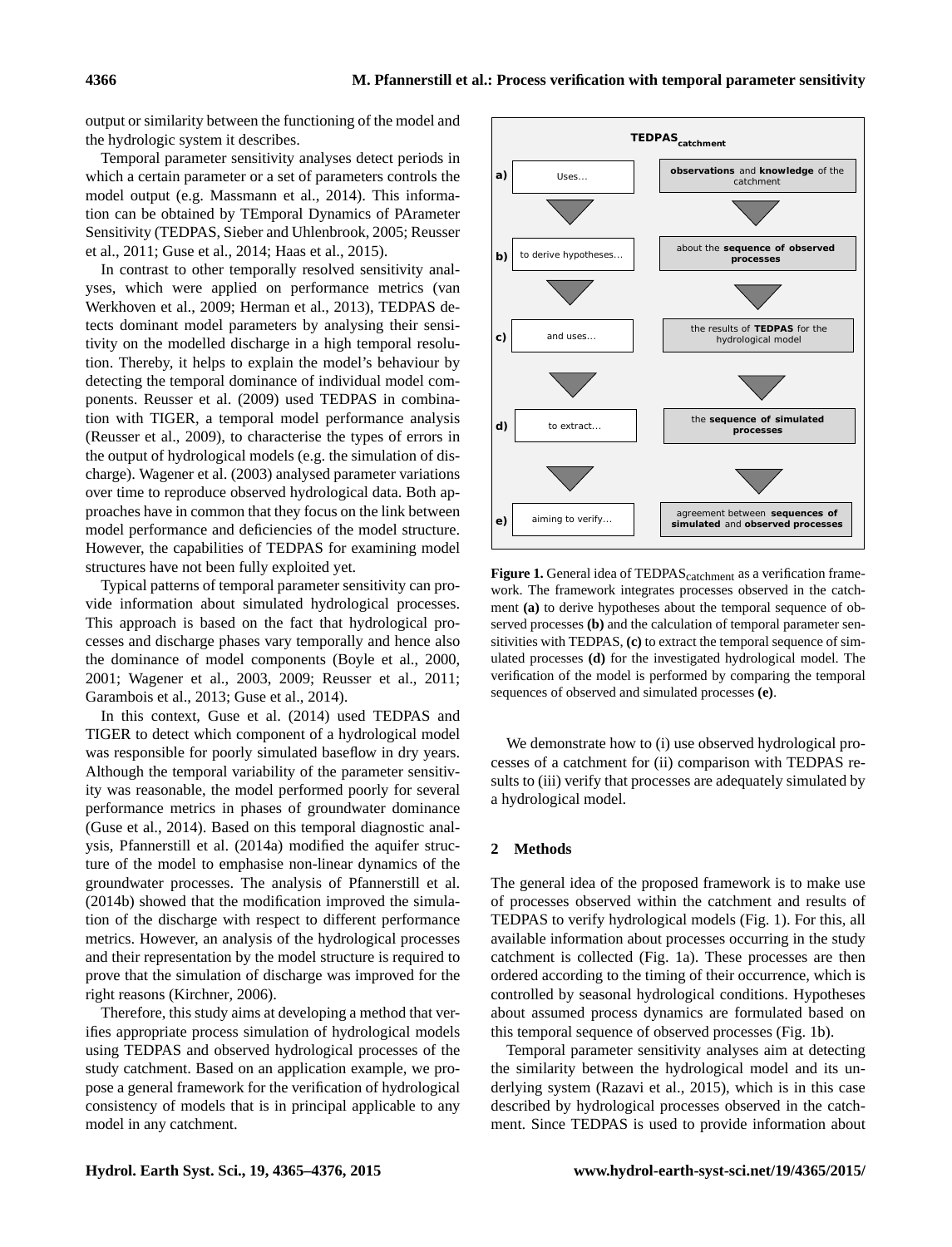the model behaviour, there is no need for previous model calibration. In principle, the central aim of TEDPAS is not to provide direct information of how to define model parameters in a calibration of a hydrological model, but rather to derive information about the behaviour of model parameters over time (Fig. [1c](#page-1-0)). The temporal dynamics of parameter sensitivity are used to draw inferences to hydrological processes. In a similar manner, the temporal sequence of simulated processes is derived from the timing of simulated hydrological processes (Fig. [1d](#page-1-0)).

Since the sequences of observed and simulated processes both describe the timing of hydrological processes, they are directly comparable to each other. An appropriate simulation of the hydrological processes is then verified by comparing the temporal sequences of observed and simulated processes (Fig. [1e](#page-1-0)). Consequently, the hydrological consistency in representing the whole hydrological system is investigated (e.g. [Martinez and Gupta,](#page-10-12) [2011;](#page-10-12) [Euser et al.,](#page-10-13) [2013\)](#page-10-13). In the following, the individual methods that are part of the proposed framework are described in detail.

## **2.1 Processes observed in the catchment**

To achieve hydrologically consistent model results, the model should be able to simulate all relevant hydrological processes of the study catchment. Therefore, knowledge about observed hydrological processes is crucial to evaluate the hydrological consistency of the model results. For this, all available information available from previous field studies and general knowledge about hydrological characteristics of the study catchment needs to be collected (Fig. [1a](#page-1-0)). This information is then used to identify all relevant hydrological processes of the study catchment and the timing of their occurrence.

## **2.2 Derived hypotheses**

The knowledge about processes observed in the catchment is translated into information that is comparable with processes simulated by the model. For this, qualitative hypotheses about seasonal process occurrences, process dynamics and specific hydrological situations observed in the catchment are formulated (Fig. [1b](#page-1-0)). Each hypothesis incorporates knowledge such as the activity of tile drainages, the seasonal groundwater contribution to the total discharge or the impact of soil water dynamics on surface runoff. However, it has to be emphasised that the incorporated hydrological information needs to be derived from observed data of the catchment (Fig. [1a](#page-1-0)). In this way, real-world processes are considered for the verification framework.

#### **2.3 TEDPAS methods**

TEDPAS was selected to provide the temporal sequence of simulated processes for comparison to the temporal sequence of observed processes (Fig. [1c](#page-1-0)). As shown in recent studies

for several models with different complexity [\(Gupta et al.,](#page-10-0) [2008;](#page-10-0) [Yilmaz et al.,](#page-11-0) [2008;](#page-11-0) [Herbst et al.,](#page-10-14) [2009;](#page-10-14) [Reusser et al.,](#page-11-8) [2009;](#page-11-8) [van Werkhoven et al.,](#page-11-7) [2009;](#page-11-7) [Garambois et al.,](#page-10-10) [2013;](#page-10-10) [Herman et al.,](#page-10-9) [2013;](#page-10-9) [Pfannerstill et al.,](#page-11-12) [2014b;](#page-11-12) [Guse et al.,](#page-10-3) [2014;](#page-10-3) [Haas et al.,](#page-10-7) [2015\)](#page-10-7), a high temporal resolution is essential for proper diagnostic model evaluation. TEDPAS aims at improving the understanding of model dynamics and identifying temporal dynamics of parameter sensitivity. For each time step, the sensitivity of changes in the values of different parameters to the model output (e.g. discharge) is calculated (cf. [Reusser et al.,](#page-11-8) [2009;](#page-11-8) [Guse et al.,](#page-10-3) [2014\)](#page-10-3). The presented framework for a TEDPAS-based verification aims at providing insights into the modelled hydrological system in a high temporal resolution by using the widely available daily discharge. However, TEDPAS is generally applicable with or without measured data.

The temporal parameter sensitivities on the discharge are provided by TEDPAS and related to hydrological processes. It is assumed that the parameter sensitivity represents the hydrological process that is described by process equations of the model and the corresponding parameters (Fig. [1c](#page-1-0)). Accordingly, the temporal dynamics of parameter sensitivity can be attributed to the temporal dynamics of hydrological processes and the dominant model processes for different periods of time can be determined [\(Sieber and Uhlenbrook,](#page-11-5) [2005;](#page-11-5) [Cloke et al.,](#page-10-15) [2008;](#page-10-15) [Reusser et al.,](#page-11-6) [2011\)](#page-11-6).

The presented study focuses on the factor prioritisation setting to identify dominant model processes [\(Saltelli et al.,](#page-11-13) [2006\)](#page-11-13). These processes can be related to parameters that are dominant for the analysed time series [\(Reusser and Zehe,](#page-11-1) [2011\)](#page-11-1). The first-order partial variance is estimated to determine a measure of sensitivity [\(Saltelli et al.,](#page-11-13) [2006\)](#page-11-13). Parameters are simultaneously modified during partial variance estimations. Thereby, TEDPAS investigates how a variation in model parameter values influences the variance of the model output (Eq. [1,](#page-2-0) from [Reusser and Zehe,](#page-11-1) [2011\)](#page-11-1). In contrast to other sensitivity analysis methods, TEDPAS uses the direct model output instead of performance metrics, i.e. the deviation between simulated and measured discharge. The firstorder partial variance is calculated by dividing the changes due to a specific parameter with the total variance  $V$  that is described by all model runs [\(Reusser and Zehe,](#page-11-1) [2011\)](#page-11-1). For all parameters, the first-order partial variance is summed up. Because of parameter interactions the sum of all partial variances fluctuates between 0 and 1, but cannot be higher than 1.

<span id="page-2-0"></span>
$$
V = \sum_{i} V_i + \sum_{i < j} V_{ij} + \dots + V_{1,2,3,\dots,n} \tag{1}
$$

 $V$  is the total variance,  $V_i$  is the variance due to changes in parameter  $\theta_i$  (first-order variance),  $V_{ij}$  is the covariance caused by changes in  $\theta_i$  and  $\theta_1$  (second-order variance), and  $V_{1,2,3,...,n}$  represents higher-order terms.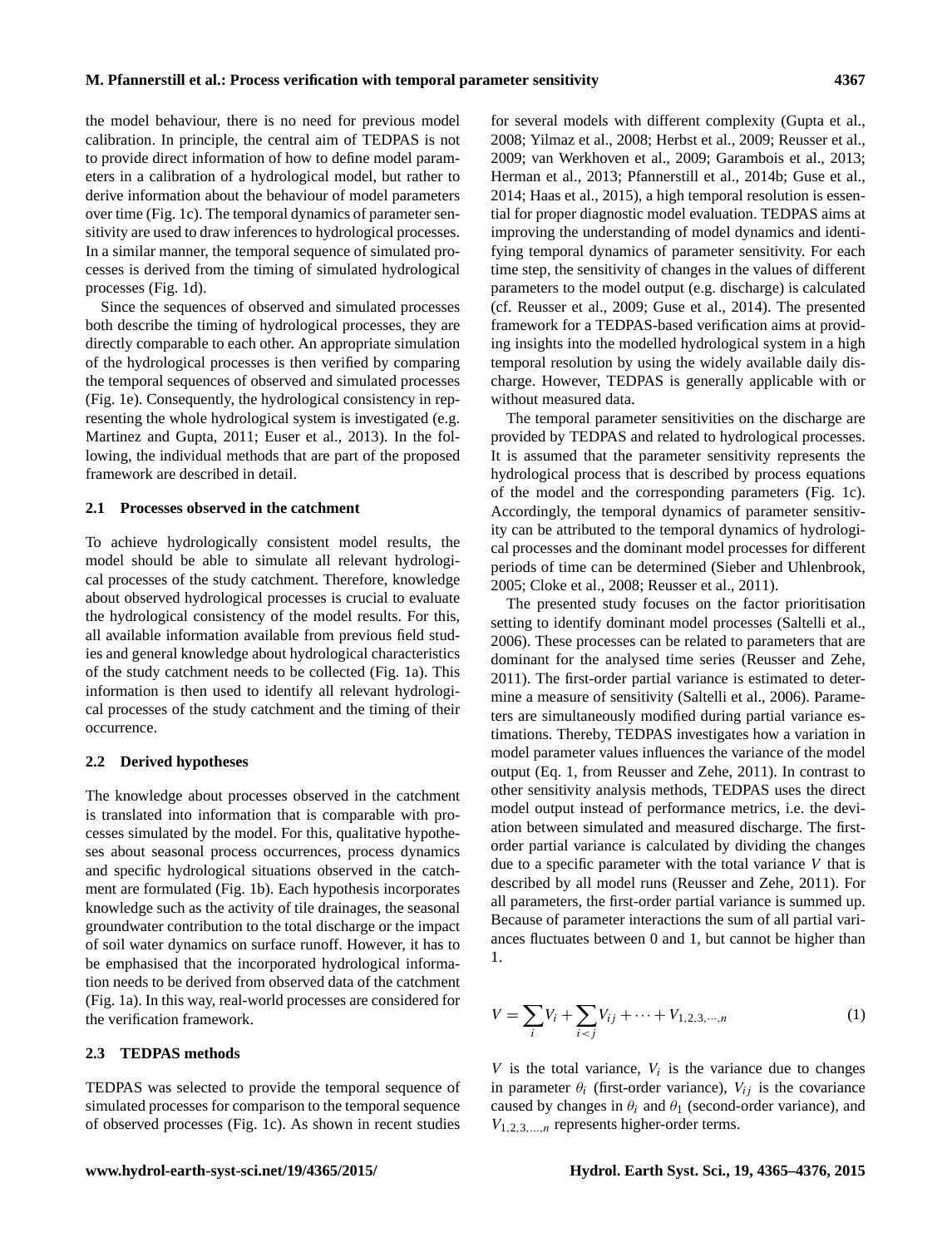As shown by [Saltelli et al.](#page-11-13) [\(2006\)](#page-11-13), [Nossent et al.](#page-10-6) [\(2011\)](#page-10-6), [Reusser and Zehe](#page-11-1) [\(2011\)](#page-11-1), [Sudheer et al.](#page-11-14) [\(2011\)](#page-11-14), [Herman](#page-10-9) [et al.](#page-10-9) [\(2013\)](#page-10-9), [Massmann et al.](#page-10-8) [\(2014\)](#page-10-8), the (extended) Fourier Amplitude Sensitivity Test (FAST) and Sobol's method are applicable to determine the effect of parameter interactions. In this study, the FAST method was used. The FAST method considers non-linearities as an important factor in hydrology [\(Cukier et al.,](#page-10-16) [1973,](#page-10-16) [1975,](#page-10-17) [1978\)](#page-10-18) and has a high computational efficiency. In contrast with other methods such as Sobol's, the number of required model runs is lower, which is of particular relevance for complex models [\(Saltelli and Bo](#page-11-15)[lado,](#page-11-15) [1998;](#page-11-15) [Reusser and Zehe,](#page-11-1) [2011\)](#page-11-1). Since this algorithm has been implemented in the R-package FAST [\(Reusser,](#page-11-16) [2012\)](#page-11-16), all analyses were made within the R environment. Readers are referred to [Reusser and Zehe](#page-11-1) [\(2011\)](#page-11-1) for further details.

## **2.4 Identification of simulated processes with TEDPAS**

The presented framework TEDPAS<sub>catchment</sub>, which is used for the verification of models, is based on the main assumption that the provided information about high parameter sensitivity in a certain time period indicates the dominance of the corresponding model component (Fig. [1d](#page-1-0)). Parameters with a strong impact on the selected model output are assumed to be relevant for the process description in the model and can be related to model components. The provided diagnostic information is then used for TEDPAS<sub>catchment</sub>.

# **2.5 Model verification by combining hypotheses and TEDPAS**

TEDPAS provides the temporal sequence of simulated processes for comparison with the hypotheses about the temporal sequence of observed processes. Consequently, the results of TEDPAS are used to verify an accurate process implementation. The hypotheses are accepted in the case of agreement between temporal sequence of simulated and observed processes (Fig. [1e](#page-1-0)). Consequently, hydrological consistency is assumed since real-world processes are reproduced appropriately.

## **3 Framework application example**

### **3.1 Catchment description**

The Kielstau catchment comprises an area of about  $50 \text{ km}^2$ and is located in the federal state of Schleswig-Holstein in north Germany. It is a subbasin of the Treene catchment to which TEDPAS has previously been applied by [Guse et al.](#page-10-3) [\(2014\)](#page-10-3) and [Haas et al.](#page-10-7) [\(2015\)](#page-10-7). The catchment is characterised by a maritime climate with a mean annual precipitation of 918.9 mm and mean annual temperature of 8.2 °C (station: Gluecksburg–Meierwik, period: 1961–1990; [DWD,](#page-10-19) [2012\)](#page-10-19).

<span id="page-3-0"></span>

**Figure 2.** Schema of the timing of processes after a precipitation event based on the concept of vertical water redistribution.

As reported by [Kiesel et al.](#page-10-20) [\(2010\)](#page-10-20), the catchment has a high water retention potential. Due to the flat topography (27) to 78 m above mean sea level), the water tables are very high in this region [\(Kiesel et al.,](#page-10-20) [2010\)](#page-10-20) and a high fraction of the agricultural area is drained [\(Fohrer et al.,](#page-10-21) [2007\)](#page-10-21). The installed tile drainages contribute to fast runoff and consequently increase peak flows, especially in winter [\(Kiesel et al.,](#page-10-20) [2010\)](#page-10-20). Decreasing tile drainage flow is observed from April and May before tile drainage flow stops during the relatively dry summer months [\(Kiesel et al.,](#page-10-22) [2009\)](#page-10-22).

Another main characteristic of the Kielstau catchment is the close interaction between river and groundwater, which is due to high groundwater water tables that are directly connected to the river [\(Schmalz et al.,](#page-11-17) [2008\)](#page-11-17). The near-surface groundwater is controlled by precipitation, especially in winter [\(Schmalz et al.,](#page-11-17) [2008\)](#page-11-17). A more detailed description of the catchment can be found in [Fohrer and Schmalz](#page-10-23) [\(2012\)](#page-10-23).

#### **3.2 Hypotheses derived from observed processes**

The processes observed in the catchment are used in combination with the concept of vertical water redistribution [\(Yil](#page-11-0)[maz et al.,](#page-11-0) [2008\)](#page-11-0) to derive hypotheses about the temporal sequence of observed processes (Table [1\)](#page-4-0). The vertical redistribution of water between faster and slower runoff components after excess rainfall is one of the primary functions of the watershed system [\(Yilmaz et al.,](#page-11-0) [2008\)](#page-11-0). Accordingly, we distinguish between the different processes of surface runoff, tile drainage flow, fast (primary) and slow (secondary) ground-water flow and evapotranspiration (Fig. [3\)](#page-4-1).

Based on the findings of [Kiesel et al.](#page-10-20) [\(2010\)](#page-10-20) for the study catchment and Fig. [2,](#page-3-0) it is hypothesised that the magnitude and timing of surface runoff is relevant during the whole year whenever the amount of precipitation exceeds the soil infiltration capacity (H1: surface runoff upon rainfall).

The amount of water that does not run off on the surface infiltrates into the soil and is stored for a limited time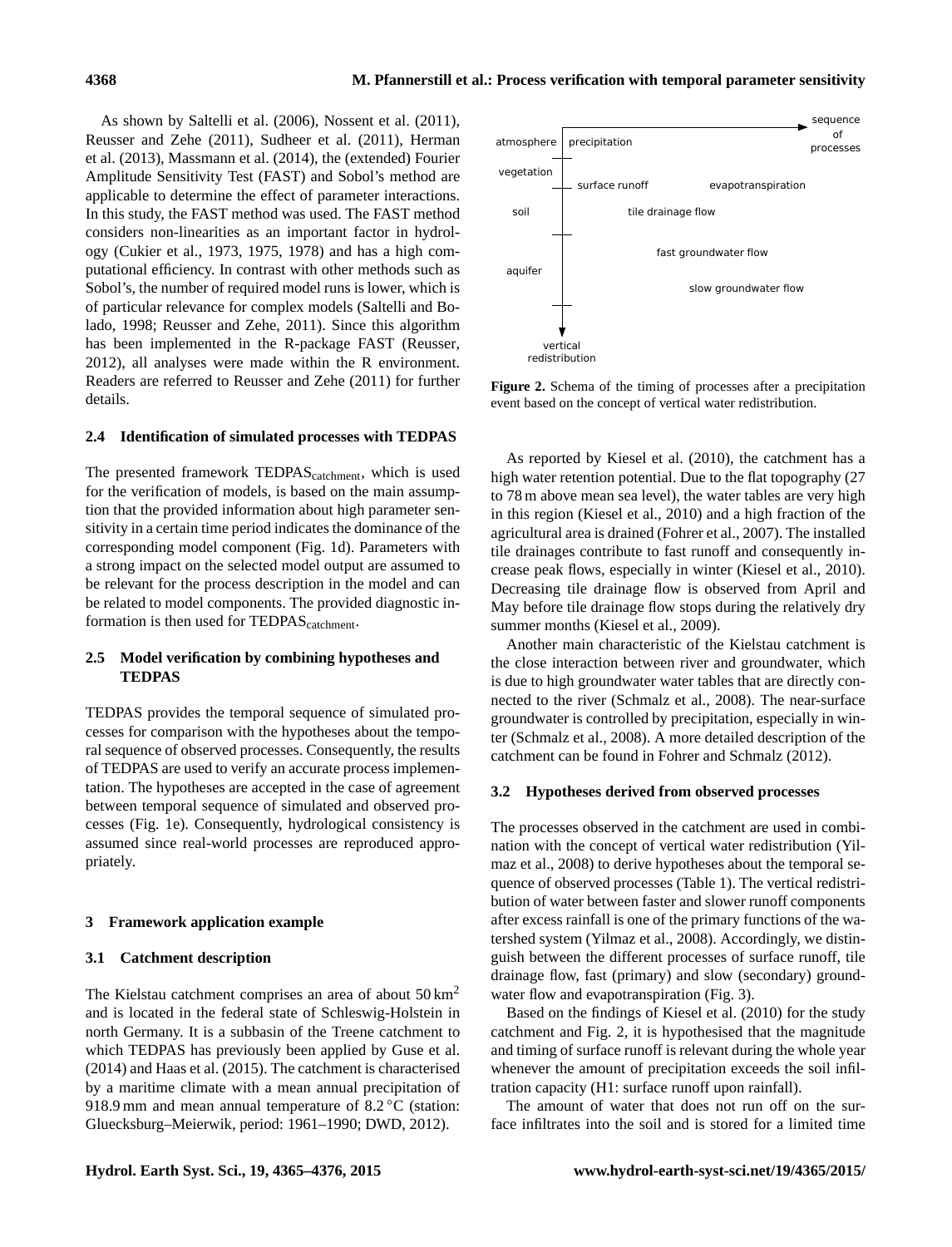<span id="page-4-0"></span>**Table 1.** Hypotheses for model verification, derived from theory of vertical water redistribution and hydrological processes observed within the catchment.

| Abbreviation   | Description                             | Source                                                  |
|----------------|-----------------------------------------|---------------------------------------------------------|
| H1             | surface runoff upon rainfall            | vertical water redistribution                           |
| H <sub>2</sub> | tile drainage flow in winter            | observation in catchment                                |
| H3             | seasonality of groundwater flow         | observation in catchment                                |
| H4             | fast groundwater flow at high discharge | vertical water redistribution                           |
| H5             | delayed groundwater flow at baseflow    | vertical water redistribution                           |
| H6             | evaporation at resaturation             | observation in catchment, vertical water redistribution |

<span id="page-4-1"></span>

**Figure 3.** Temporal parameter sensitivities for all analysed model parameters from 2001 to 2004. Based on the processes they control, the parameters are grouped into surface runoff **(a)**, tile drainage flow **(b)**, process dynamics of the fast shallow aquifer **(c)** and the slow shallow aquifer **(d)**, evaporation, and soil water storage **(e)**. The bottom plot shows the observed discharge and precipitation.

depending on the soil water storage capacity. As shown by [Kiesel et al.](#page-10-22) [\(2009,](#page-10-22) [2010\)](#page-10-20) and [Schmalz et al.](#page-11-17) [\(2008\)](#page-11-17), the storage capacity in the catchment is directly connected with tile drainage and groundwater dynamics. In winter, groundwater tables are high, which results in a high potential for groundwater extraction through the tile drainages [\(Kiesel et al.,](#page-10-20) [2010\)](#page-10-20). Based on the observations of [Kiesel et al.](#page-10-22) [\(2009\)](#page-10-22), tile drainage flow is expected to cause peak flows in winter due to groundwater ponding and a high soil water content. Consequently, we hypothesise that the tile drainage flow is highly relevant in winter and of minor importance in summer (H2: tile drainage flow in winter).

High groundwater tables are one of the most important hydrological characteristics in the study catchment. During winter periods, the groundwater dynamics are mainly controlled by precipitation inputs due to a direct hydraulic connection between groundwater and the river [\(Schmalz et al.,](#page-11-17) [2008\)](#page-11-17). In summer, the extent of groundwater–surface water interactions decreases, but groundwater storage remains the main contributor of flow to the river [\(Schmalz et al.,](#page-11-17) [2008\)](#page-11-17). Based on these assumptions, we hypothesise a high relevance of fast groundwater flow in winter and high relevance of the slow groundwater flow in the beginning of summer (H3: seasonality of groundwater flow).

More specifically, recharge from the quickly reacting aquifer is high during high discharge periods in winter. This fast groundwater recharge leads to increasing dominance of the outflow from this aquifer at decreasing high discharge (H4: fast groundwater flow at high discharge). At the beginning of the recession, the delayed recharge is expected to be the main process controlling the discharge generation (H5: slow groundwater contribution at baseflow).

Since [Kiesel et al.](#page-10-22) [\(2009\)](#page-10-22) observed that tile drainage flow decreases during April and May before tile drainages run completely dry in the summer period, we expect decreasing relevance for these particular periods. Also, due to the climatic conditions in the Kielstau catchment, the summer periods are characterised by dry soil layers and extraction of soil water by vegetation [\(Kiesel et al.,](#page-10-20) [2010\)](#page-10-20). As a consequence, groundwater recharge is very limited and the dominance of the groundwater decreases in this season. Based on this observation, we hypothesise high relevance of the soil water storage capacity and the soil evaporation compensa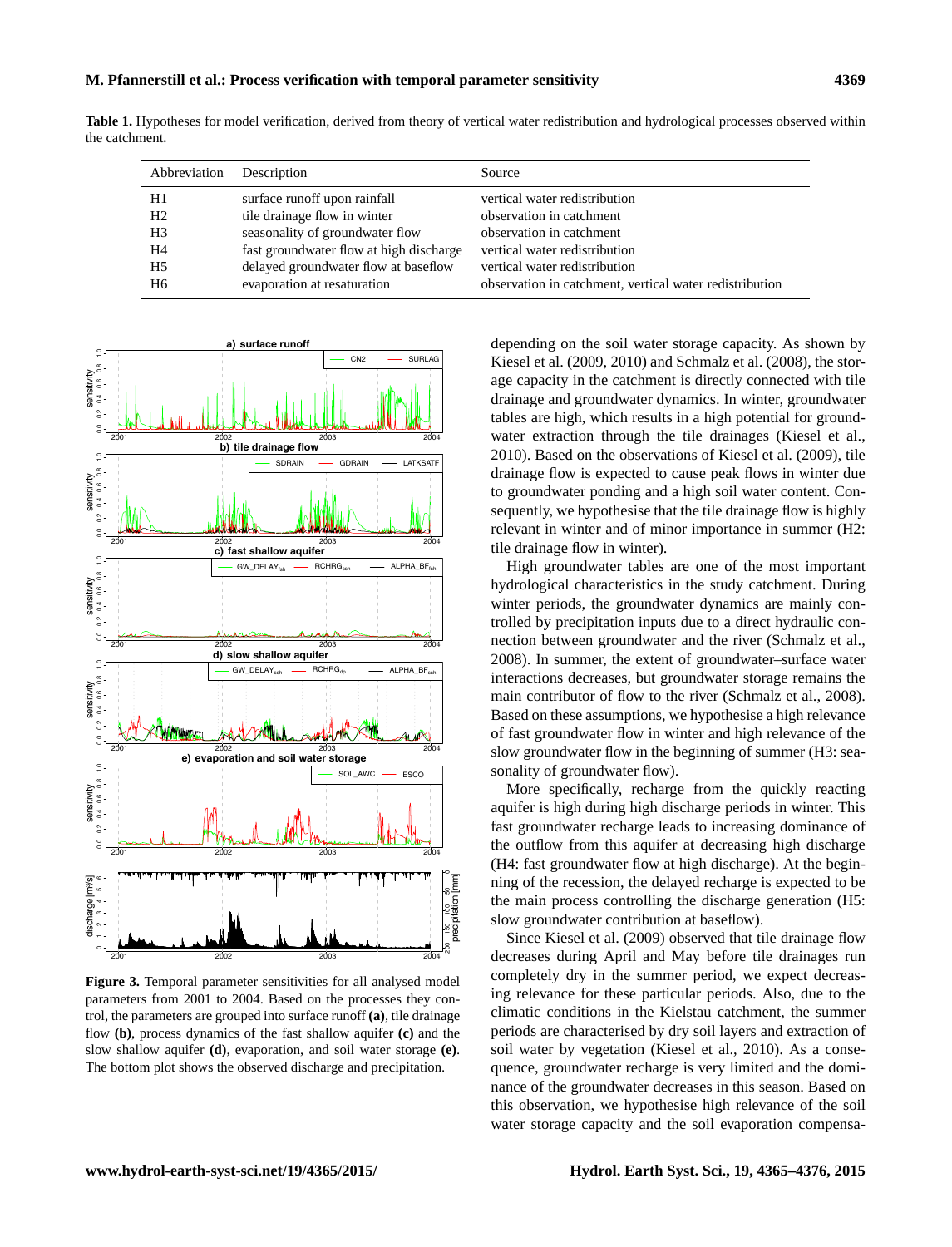tion in dry summer months until the beginning of resaturation phases in autumn (H6: evaporation at resaturation).

# **3.3 TEDPAS application**

TEDPAS was applied to a hydrological model to obtain temporal parameter sensitivities, which are used to derive information about the timing of specific hydrological processes. Based on this, a temporal sequence of simulated processes is derived. In the following, the hydrological model and the application of TEDPAS is described in detail.

# **3.3.1 Model description and setup**

In our study, TEDPAS was applied to the semi-distributed, ecohydrological SWAT model [\(Arnold et al.,](#page-9-2) [1998\)](#page-9-2). The SWAT model uses distinct spatial positions for the subbasins within the catchment. Within the subbasins, Hydrological Response Units (HRU) are used to describe areas of the same land use, slope and soil. The different components of the SWAT model have an empirical and process-oriented character. Due to the incorporation of several model components, there is a high number of parameters, which strongly increases the complexity of the SWAT model [\(Cibin et al.,](#page-9-3) [2010\)](#page-9-3).

The water balance is driven mainly by the processes of precipitation, evapotranspiration, runoff, soil water percolation, drainage and groundwater flow. Runoff is routed through the main reaches of the subbasins to the catchment outlet. A detailed description of process implementation and the theory about the SWAT model can be found in [Neitsch et al.](#page-10-24) [\(2011\)](#page-10-24).

Catchment-specific input data are required to set up the model, including a soil map (resolution 1 : 200 000, [BGR,](#page-9-4) [1999\)](#page-9-4) and a digital elevation model (resolution 5 m; [LVermA,](#page-10-25) [1995\)](#page-10-25). The data on land use and crop rotations used in this study were derived from two mapping campaigns during the cropping seasons 2011/2012 and 2012/2013 [\(Pfannerstill](#page-11-11) [et al.,](#page-11-11) [2014a,](#page-11-11) [b\)](#page-11-12). The spatial distribution of tile drainages and databases for soil and crops were obtained from [Fohrer et al.](#page-10-26) [\(2013,](#page-10-26) [2007\)](#page-10-21).

Precipitation data were provided by the Gluecksburg– Meierwik weather station located north of the Kielstau catchment [\(DWD,](#page-10-19) [2012\)](#page-10-19). Additional weather input that is based on regional interpolation [\(Oesterle,](#page-10-27) [2001\)](#page-10-27) was used to fill gaps of data that are needed. In this study, interpolated data of wind speed, temperature, solar radiation, and humidity were used to fill data gaps.

During model setup, 36 subbasins and 2214 HRUs, which were determined using three slope classes  $\approx 2.6$ , 2.6–4.6 and  $> 4.6\%$ ), were defined with the ArcSWAT interface (version 2012.10.1.6). For the application of the TEDPAS-based model verification, the SWAT $_{3S}$  version [\(Pfannerstill et al.,](#page-11-11) [2014a\)](#page-11-11) with its modified groundwater structure was used. Therefore, the groundwater input files were reprocessed using a script in the R environment [\(R Core Team,](#page-11-18) [2013\)](#page-11-18) to add the additional groundwater input parameters required by  $SWAT_{3S}$ .

# **3.3.2 Model simulations**

Model simulations were carried out to obtain a basis for the analysis with TEDPAS. To achieve equilibrium for the different storages of the model, a warm-up period from 1997 to 2000 was chosen. The temporal sensitivity analysis was performed for the hydrological years of 2001 to 2004. TED-PAS provided the dynamics of temporal parameter sensitivity for the analysed model. The model parameters (Table [2\)](#page-6-0) and their ranges were selected according to previous SWAT model studies [\(Pfannerstill et al.,](#page-11-11) [2014a;](#page-11-11) [Guse et al.,](#page-10-3) [2014,](#page-10-3) [2015\)](#page-10-28). Based on the parameter variation set that was generated with FAST [\(Reusser,](#page-11-16) [2012\)](#page-11-16), TEDPAS required 687 model runs.

After performing all model runs, TEDPAS provides a temporal sequence of simulated processes that is based on the parameter sensitivity. The sensitivity of parameters was assigned to the processes of surface runoff, tile drainage flow, groundwater flow, evaporation, and soil water storage. These simulated processes and its interpretation to a temporal sequence of simulated processes are the core results of TED-PAS for the model verification.

# **3.4 Process verification of SWAT3**<sup>S</sup> **with TEDPAScatchment**

The agreement between the temporal sequences of observed and simulated processes is determined by comparing both sequences with each other. The temporal sequence of processes observed in the study catchment is described with hypotheses that were formulated based on information about the hydrological processes occurring in the catchment. The temporal model parameter sensitivities that are provided by TEDPAS are used to analyse the timing of hydrological processes and to identify the temporal sequence of simulated processes. Finally, both temporal sequences are compared to verify the model results with respect to processes observed in the study catchment.

# **4 Description and discussion of the results**

TEDPAS was used to determine the temporal sequence of simulated processes by analysing the temporal sensitivities of the different model parameters (Fig. [3\)](#page-4-1). The results show that the impact of the different parameters on discharge changed remarkably over time (Fig. [3\)](#page-4-1). To determine the agreement between the temporal sequences of observed and simulated processes, the results of TEDPAS shown in Fig. [3](#page-4-1) were analysed in detail for each parameter. For this, we selected appropriate time periods for each model parameter and averaged model output of hydrological components to test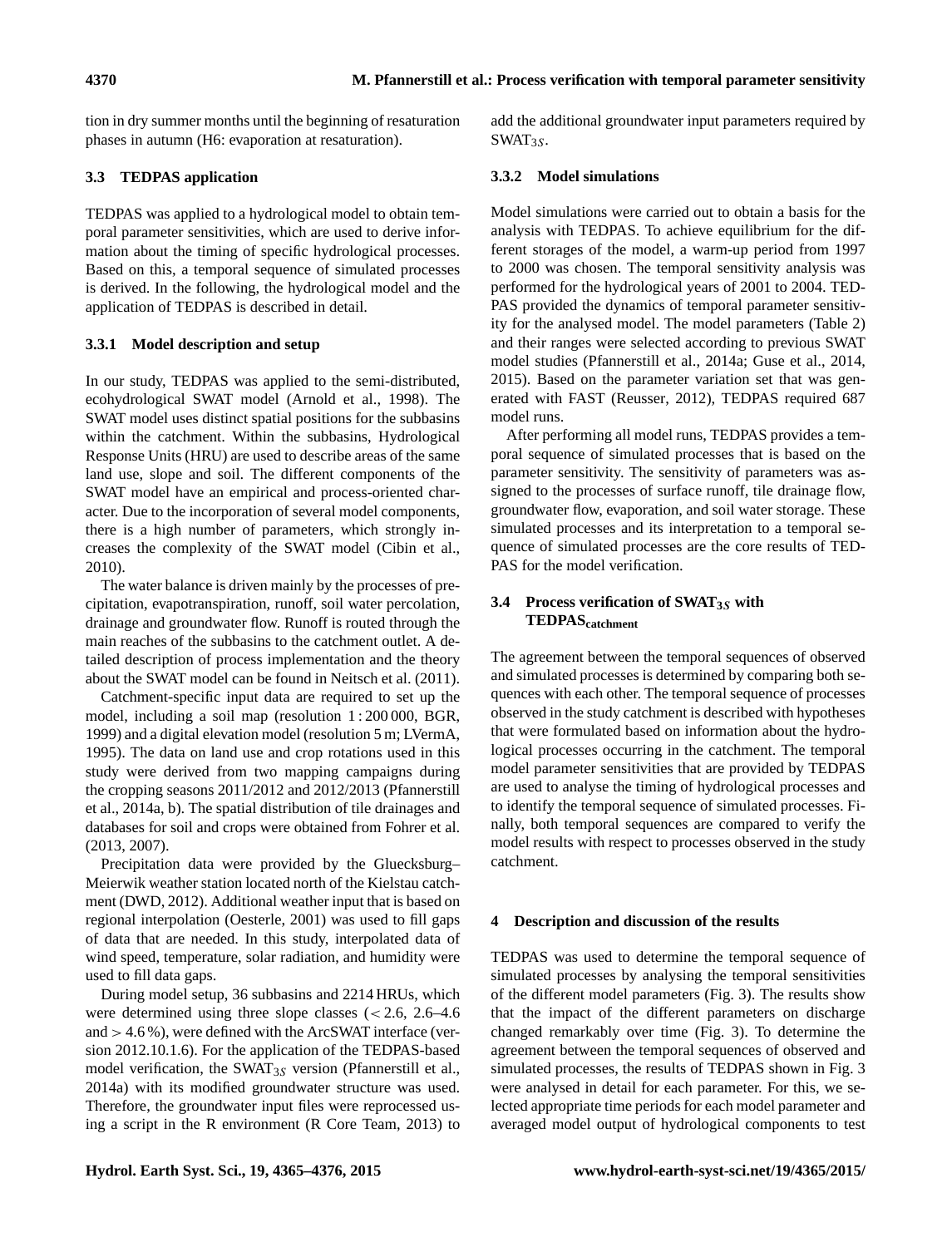#### **M. Pfannerstill et al.: Process verification with temporal parameter sensitivity 4371**

<span id="page-6-0"></span>**Table 2.** Selection of parameters and their ranges for the temporal sensitivity analyses. The three methods to change parameter values used are replacement (r), multiplication (m), and addition/subtraction (as). The parameters are assigned to the hydrological process they control including surface runoff (SR), soil water storage (SW), drainage flow (DF), evapotranspiration (ETP), and groundwater flow (GW)

| Parameter name                        | Abbreviation                        | Process   | Range             | Type         |
|---------------------------------------|-------------------------------------|-----------|-------------------|--------------|
| Curve number                          | CN2                                 | SR/SW     | $-15-15$          | as           |
| Surface runoff lag coefficient        | <b>SURLAG</b>                       | <b>SR</b> | $0.2 - 4.0$       | $\mathbf{r}$ |
| Available soil water capacity         | SOL AWC                             | <b>SW</b> | $-0.07-0.10$      | as           |
| Tile drain lag time                   | <b>GDRAIN</b>                       | DF        | $0.5 - 2.0$       | m            |
| Distance between two tile drains      | <b>SDRAIN</b>                       | DF        | 10 000 - 45 000   | $\mathbf{r}$ |
| Multiplication factor for $K_e$       | <b>LATKSATF</b>                     | DF        | $0.6 - 2.0$       | r            |
| Soil evaporation compensation         | ESCO                                | ETP       | $0.5 - 1.0$       | r            |
| Delay of fast shallow aquifer         | $GW$ DELAY <sub>fsh</sub>           | GW        | $1 - 15$          | r            |
| Recession of fast shallow aquifer     | $ALPHA_BF_{fsh}$                    | GW        | $0.3 - 1$         | r            |
| Percolation into slow shallow aquifer | RCHRG <sub>sch</sub>                | GW        | $0.65 - 0.80$     | r            |
| Delay of slow shallow aquifer         | $GW$ <sub>DELAY<sub>ssh</sub></sub> | GW        | $15 - 60$         | r            |
| Recession of slow shallow aquifer     | $ALPHA_BF_{\text{sch}}$             | GW        | $0.0001 - 0.3000$ | $\mathbf{r}$ |
| Percolation into deep aquifer         | $RCHRG_{dp}$                        | GW        | $0.1 - 0.4$       | r            |
|                                       |                                     |           |                   |              |

the derived hypotheses against the temporal parameter sensitivity (Fig. [4\)](#page-7-0).

The impact of the model parameters controlling surface runoff (SURLAG and CN2) was observed during discharge peaks throughout the year (Fig. [4\)](#page-7-0). The model component for simulated surface runoff is the first component to become sensitive during a rainfall event, which confirms hypothesis H1. The temporal sequence of observed processes in the study catchment, which was based on the observations of [Kiesel et al.](#page-10-20) [\(2010\)](#page-10-20), is confirmed by the sensitivity of the two parameters, which is clearly linked to short peak flow events and single surface runoff events (Figs. [3](#page-4-1) and [4\)](#page-7-0). Additionally, it is clearly shown that these events are connected to high amounts of daily precipitation.

All other parameters showed a characteristic temporal parameter sensitivity, which depends on the discharge magnitude and the moisture conditions. The impact of tile drainages (GDRAIN, SDRAIN, and LATKSATF) was very low in phases of low discharge during summer and especially high in winter (Fig. [4\)](#page-7-0). This finding verifies hypotheses H1 and H2: tile drainages are inactive when groundwater tables, which do not rise during the short and low precipitation events in summer periods, are low. The most pronounced dynamic of sensitivity and influence on the discharge was observed during wet periods in winter and spring (Fig. [4\)](#page-7-0), when rising water tables are expected due to sufficient precipitation.

The low impact of the tile drainages during low flow periods can be further explained by the groundwater dominance, which is the next step in the temporal sequence of observed processes that is described by the concept of vertical water redistribution (see Fig. [2\)](#page-3-0). The high impact of groundwater on discharge for the studied lowland catchment is particularly visible at the beginning and the end of the long-lasting low flow periods, which confirms hypothesis H3.

Additionally, there is a clear separation for the relevance of the fast and the slow shallow aquifers. The time delay for recharge of the fast shallow aquifer  $(GW_DELAY_{fsh})$ becomes less relevant when the influence of the time delay parameter of the slow shallow aquifer (GW\_DELAY<sub>ssh</sub>) increases. This result clearly depicts the fast shallow aquifer recharge at high discharge with fast groundwater contribution (ALPHA\_BFfsh), followed by a delayed slow shallow aquifer recharge at recession phases with slow groundwater contribution (ALPHA\_BF<sub>fsh</sub>, H3, H4, H5). Consequently, the low flow during dry periods is controlled by flow from the slow shallow aquifer to the channel (Fig. [4\)](#page-7-0). This finding supports hypothesis H3, which expects a high relevance of the slow shallow aquifer parameters in the beginning of the low flow period in summer but low relevance in winter.

In general, the fast shallow aquifer had very limited impact on the discharge, because the tile drainage flow controls the water amount recharging the groundwater. Consequently, the process of fast discharge generation in winter is controlled by both the tile drainage flow and the fast shallow aquifer (Fig. [4\)](#page-7-0). This was partly expected, since the parameters of the fast shallow aquifer were hypothesised to be mainly relevant in winter (H4). Due to the low parameter sensitivity of the fast shallow aquifer, hypothesis H4 is partly verified. However, the modelled discharge contribution of tile drainages and the fast shallow aquifer indicates simultaneous activity of both hydrological processes.

The partitioning of recharge of the slow shallow and the deep aquifer  $(RCHRG<sub>dp</sub>)$  was particularly important at the beginning of recession phases (Figs. [3](#page-4-1) and [4\)](#page-7-0), because it controls the water amount available for groundwater flow. According to the model structure, the total amount of recharge to the slow shallow and deep aquifers is affected by the partitioning of the recharge in the fast shallow aquifer. The more water recharges the fast shallow aquifer, the less is avail-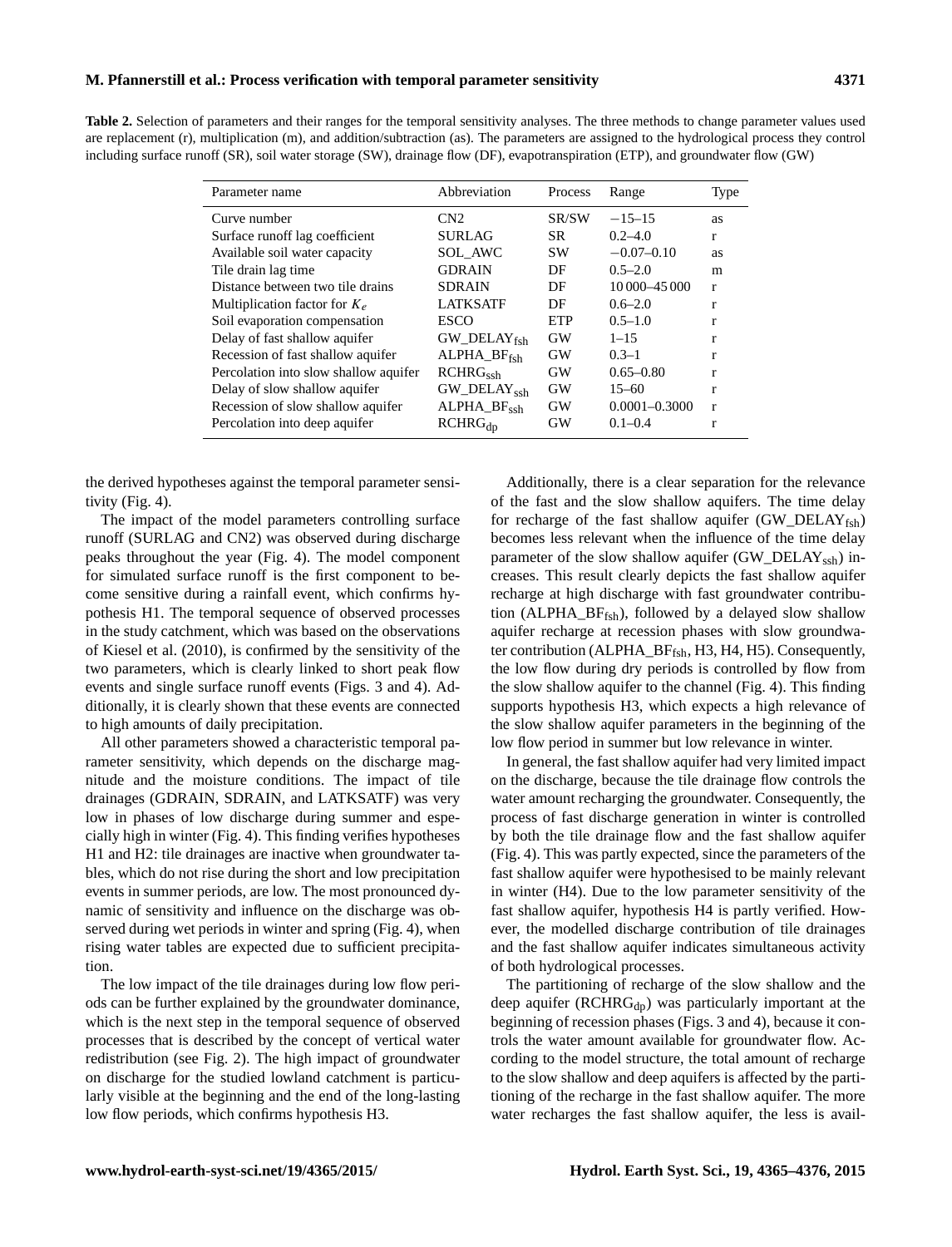<span id="page-7-0"></span>

Figure 4. Periods of temporal parameter sensitivities for the verification of hypotheses about surface runoff (H1), tile drainage flow (H2), the process dynamics of the fast shallow aquifer (H3, H4) and the slow shallow aquifer (H3, H5), evaporation, and soil water storage (H6). The normalised observed discharge and the precipitation are shown for each subplot. Additionally, the modelled hydrological output is averaged and normalised to show the range between low (white) and high (black) intensity.

able for the slow shallow and the inactive deep aquifer. This behaviour is consistent with the observed processes of the study catchment as the recharge to the fast shallow aquifer is intended to be more important during wet phases with fast groundwater recharge (H3, H4). In contrast, the slow shallow aquifer controls the slow recharge before recession phases (H3, H5).

The processes expected to become relevant last according to the concept of vertical water redistribution (Fig. [2\)](#page-3-0) are the storage function of the soils and evaporation. The evaporation and soil water availability parameters (ESCO and SOL AWC) are most relevant during low flow periods in late summer and during phases of resaturation in the beginning of autumn (Figs. [3](#page-4-1) and [4\)](#page-7-0). During these periods, the influence of all other processes is very limited. This highlights the relevance of additional storages besides the aquifers for the generation of baseflow in dry periods. Since the parameter sensitivities of the groundwater component are very low in these periods, hypothesis H6 is verified (Fig. [4\)](#page-7-0).

The verified temporal sequence of processes proves the hydrological consistency of the simulated processes. However, additional information about the model's behaviour may be used to support this finding. For this, we refer to previous studies of [Pfannerstill et al.](#page-11-12) [\(2014b\)](#page-11-12). In these studies, [Pfannerstill et al.](#page-11-12) [\(2014b\)](#page-11-12) clearly showed the ability of  $SWAT_{3S}$  to reproduce the daily discharge for the study catchment. With respect to timing and dynamics,  $\text{SWAT}_{3S}$  showed satisfactory model performance for the calibration and validation periods (Fig. [5\)](#page-8-0). In addition, [Pfannerstill et al.](#page-11-12) [\(2014b\)](#page-11-12) validated the reproduction of discharge magnitudes for the validation and calibration periods by extracting information about the ability of  $\text{SWAT}_{3S}$  to realistically simulate hydrologic characteristics for the study catchment (Fig. [6a](#page-8-1) and b).

In combination with the results of [Pfannerstill et al.](#page-11-12) [\(2014b\)](#page-11-12), the findings of this study confirm that  $\text{SWAT}_{3S}$  is able to simulate the investigated hydrological processes adequately. This evidence is provided by satisfying model performance in simulating daily discharge dynamics and magnitudes and the appropriate simulation of process dynamics.

### **5 Relevance of TEDPAS for model verifications**

TEDPAS is a central method for model diagnostics and the verification of models (Fig. [1\)](#page-1-0). We developed TEDPAS<sub>catchment</sub>, which is a verification framework that uses processes observed in a catchment in combination with TED-PAS. In the following, it is discussed if the presented verification framework provides useful diagnostic information for the verification of hydrological models.

In this study, we exemplify the analysis of a model in regard to the hydrological consistency and the hydrological processes within a catchment. The general application of this framework is discussed by abstracting our findings into a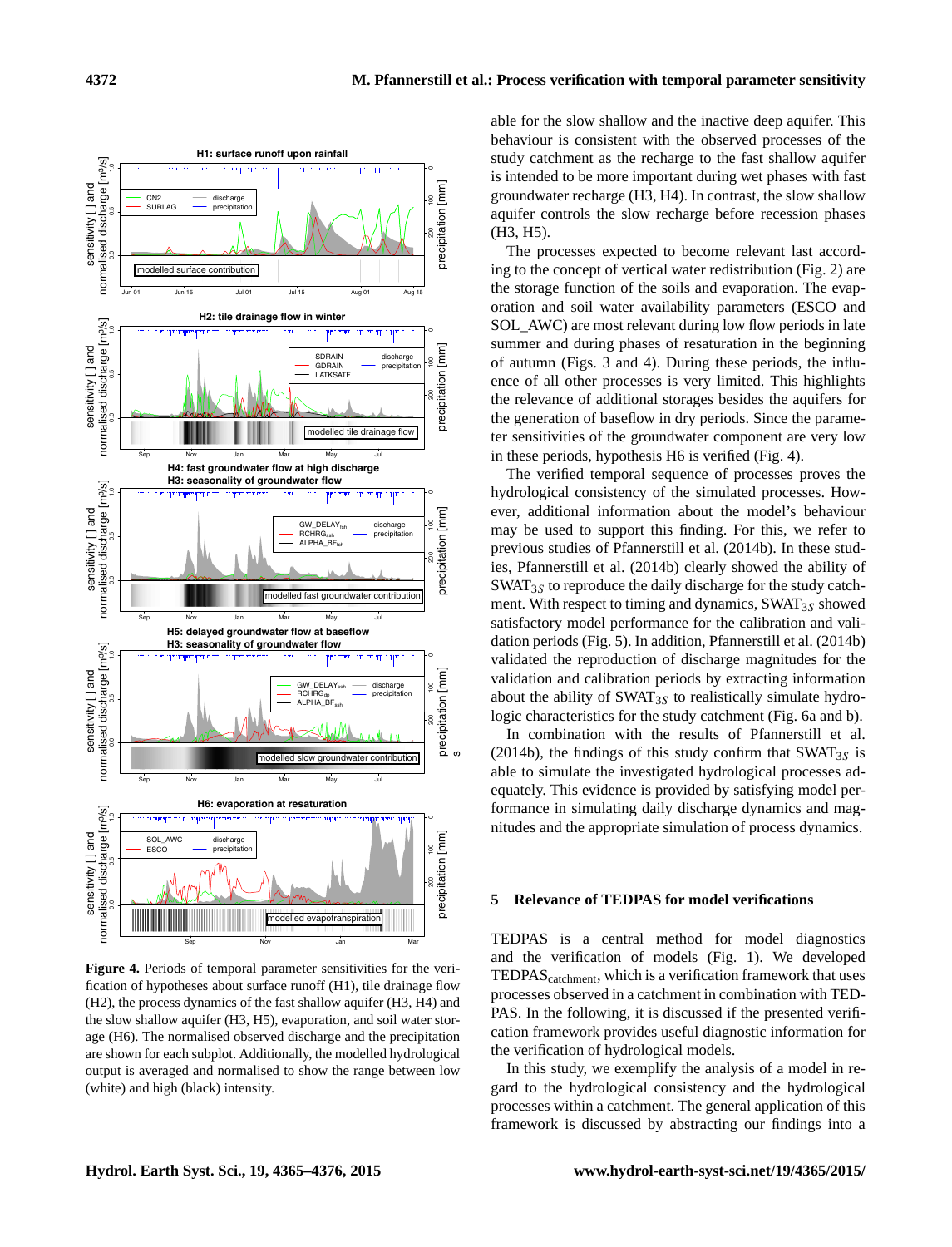<span id="page-8-0"></span>

**Figure 5.** Daily observed (grey) and simulated (black) discharge for the study catchment with model performance (Nash–Sutcliffe efficiency (NSE) and percent bias (PBIAS)) for the calibration and validation period after [Pfannerstill et al.](#page-11-12) [\(2014b\)](#page-11-12).

<span id="page-8-1"></span>

**Figure 6.** Flow duration curve of observed (grey) and simulated (black) discharge magnitudes for the calibration period **(a)** and the validation period **(b)**. The model performance is depicted with root-mean-square error (RMSE) of the different flow duration curve segments according to [Pfannerstill et al.](#page-11-12) [\(2014b\)](#page-11-12).

more general context. We hypothesise that TEDPAS<sub>catchment</sub> is applicable to any hydrological model in any catchment.

Our analysis of model results showed that there is the necessity to analyse the relevance of individual model parameters. In our study, we focused on hydrological processes that are identifiable at daily resolution, which facilitated the detection of the groundwater processes of the model (fast- and slow-reacting aquifer). Despite a clear separation of the two groundwater storages, the verification of dynamics for the fast aquifer was limited due to low parameter sensitivity of the fast groundwater model component. Nevertheless, all hypothesised processes were part of the temporal sequence of simulated processes. The case study results revealed a temporal sequence of simulated processes that is consistent with the processes observed in the study catchment and the concept of vertical water redistribution (Fig. [2\)](#page-3-0). The temporal sequence of simulated processes exhibited the order with surface runoff as the first process, followed by tile drainage flow. Finally, this temporal sequence continues with fast ground-

water flow and slow groundwater flow (Figs. [3](#page-4-1) and [4\)](#page-7-0). However, the low sensitivity of the parameters to the fast shallow aquifer limits the verification to a certain extent. Nonetheless, the temporal sequence of processes is identifiable. Consequently, the confirmation of the hydrological consistency is the core result of the diagnostic analysis. It indicates that the simplified process representation is in accordance with the concept of vertical process dynamics.

However, it has to be pointed out that the confirmation of a realistic temporal sequence of processes is just one side of the coin. In the context of hydrological consistency, the hydrological model should be also able to reproduce commonly available hydrological data (e.g. discharge). For this, we propose the combination of traditional model performance evaluation (as shown for the investigated model, [Pfan](#page-11-12)[nerstill et al.,](#page-11-12) [2014b\)](#page-11-12) and the new verification framework presented in this study. Ideally, model performance evaluation and model verification should take all data available for a catchment into consideration.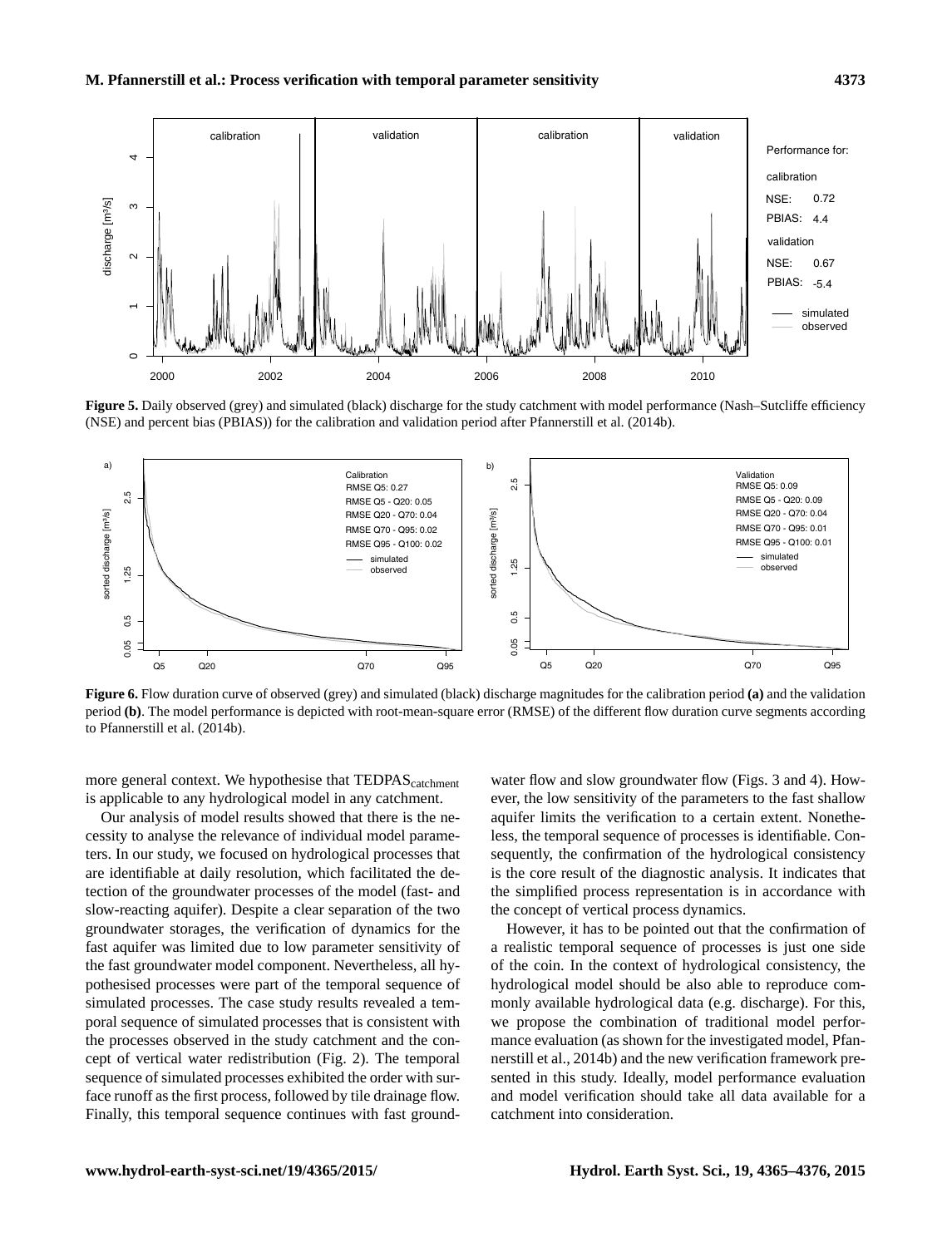In this study, TEDPAS<sub>catchment</sub> was applied using commonly available, daily observed discharge data. The high temporal resolution facilitated the diagnosis of the model structure and its ability to simulate the processes that were observed in the catchment. Thereby, TEDPAS provided additional diagnostic information to understand the representation of processes within the analysed model. Additionally, the presented example highlights the potential of TEDPAScatchment to evaluate the consistency of parameters and process structure using qualitative data. We used processes observed in the catchment, as well as the concept of vertical water redistribution (Fig. [2\)](#page-3-0) to derive hypotheses for the model verification. Additional measured data would allow a more detailed quantitative evaluation but it has to be kept in mind that this kind of data is generally not available for large catchments.

Regardless of the kind and amount of available data, this study shows that TEDPAS is needed for the extraction of comprehensive model diagnostic information. The application of TEDPAS in our demonstration example revealed that the highest sensitivity of multiple parameters of different hydrological processes may occur simultaneously. This finding emphasises the importance of TEDPAS, which can be also used to identify the overlapping dominance of different model components and the corresponding hydrological processes.

# **6 Conclusions**

The main capability of model diagnostics is the determination of the adequacy of process descriptions in model structures. In this study, we used TEDPAS as a verification method in model diagnostics. As shown in Fig. [1,](#page-1-0) we propose five aspects that need to be considered for model diagnostics and the verification of models.

The proposed framework for model verification requires (i) observations and knowledge about the catchment to (ii) derive hypotheses about the temporal sequence of observed processes. Contrary to processes observed in the catchment, TEDPAS is used to (iii) calculate temporal parameter sensitivities to (iv) extract the temporal sequence of simulated processes. Finally, the model verification is performed by (v) determining the agreement between the sequences of observed and simulated processes.

Based on our results, we propose TEDPAS as a method to provide relevant diagnostic information. TEDPAS is applied to analyse the temporal sequence of processes of all relevant hydrological processes.

The main outcomes of this study are as follows:

**–** TEDPAScatchment provides diagnostic information for the verification of the consistency between the temporal sequence of observed and simulated processes. The temporal sequence of observed processes is derived

from qualitative knowledge of the catchment, and the concept of vertical water redistribution.

**–** TEDPAS provides the temporal sequence of simulated processes for comparison against the temporal sequence of observed processes.

We recommend the use of TEDPAS<sub>catchment</sub> as a verification framework for model diagnostics since it provides relevant information, which leads to an improved understanding of the relationship between model structure and the processes occurring in a catchment.

*Acknowledgements.* The Government-Owned Company for Coastal Protection, National Parks and Ocean Protection, provided the discharge data for this study. The digital elevation model and the river net were obtained from the land survey office of Schleswig-Holstein. We thank the German Weather Service (DWD) for providing the climate data and the Potsdam Institute for Climate Impact Research (PIK) for providing the STAR data.

Many thanks to Katrin Bieger (Blackland Research & Extension Center, Texas A&M AgriLife) for the proofreading of various manuscript versions. We are thankful to the Erwin Zehe, Shervan Gharari, and the anonymous reviewer for their insightful comments. The paper greatly benefitted from their comments.

Matthias Pfannerstill was supported by a scholarship of the German Environmental Foundation (DBU). The DFG-funded project GU 1466/1-1 (hydrological consistency in modelling) supported the work of Bjön Guse. Dominik Reusser was supported by the BMBF via its initiative Potsdam Research Cluster for Georisk Analysis, Environmental Change and Sustainability (PROGRESS – grant: 03IS2191B). We want to thank the community of the open-source software R, which was used for the calibration of the SWAT model and following analysis.

Edited by: E. Zehe

# **References**

- <span id="page-9-2"></span>Arnold, J. G., Srinivasan, R., Muttiah, R. S., and Williams, J. R.: Large area hydrologic modeling and assessment part I: Mmodel development, J. Am. Water Resour. As., 1, 73–89, doi[:10.1111/j.1752-1688.1998.tb05961.x,](http://dx.doi.org/10.1111/j.1752-1688.1998.tb05961.x) 1998.
- <span id="page-9-4"></span>BGR: Bundesanstalt fuer Geowisschenschaften und Rohstoffe – Bodenuebersichtskarte im Maßstab 1 : 200.000, Verbreitung der Bodengesellschaften, 1999.
- <span id="page-9-0"></span>Boyle, D. P., Gupta, H. V., and Sorooshian, S.: Toward improved calibration of hydrologic models: Combining the strengths of manual and automatic methods, Water. Resour. Res., 36, 3663-3674, doi[:10.1029/2000wr900207,](http://dx.doi.org/10.1029/2000wr900207) 2000.
- <span id="page-9-1"></span>Boyle, D. P., Gupta, H. V., Sorooshian, S., Koren, V., Zhang, Z., and Smith, M.: Toward improved streamflow forecasts: Value of semidistributed modeling, Water. Resour. Res., 37, 2749-2759, doi[:10.1029/2000WR000207,](http://dx.doi.org/10.1029/2000WR000207) 2001.
- <span id="page-9-3"></span>Cibin, R., Sudheer, K. P., and Chaubey, I.: Sensitivity and identifiability of stream flow generation parameters of the SWAT model, Hydrol. Process., 24, 1133–1148, doi[:10.1002/hyp.7568,](http://dx.doi.org/10.1002/hyp.7568) 2010.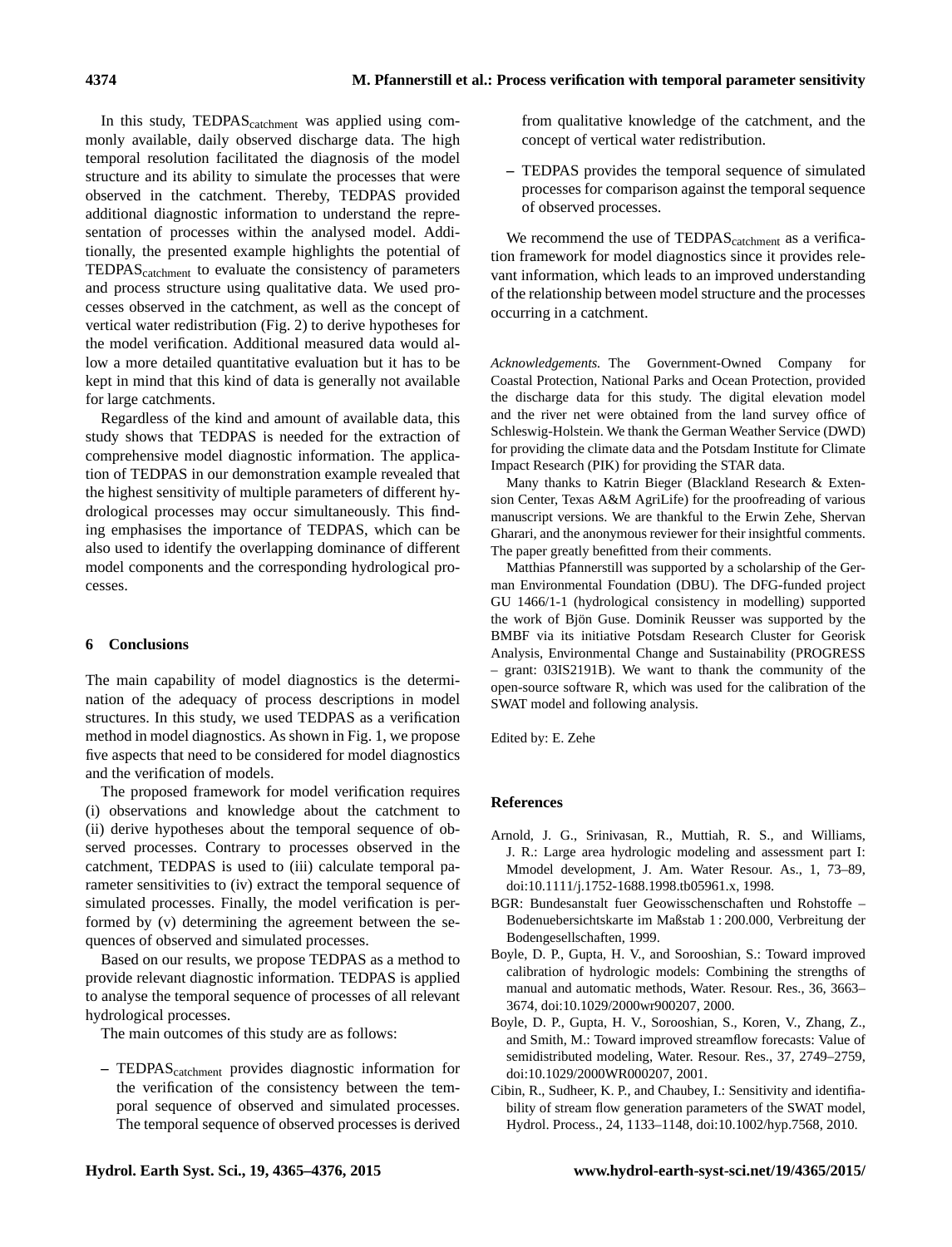#### **M. Pfannerstill et al.: Process verification with temporal parameter sensitivity 4375**

- <span id="page-10-4"></span>Clark, M. P., McMillan, H. K., Collins, D. B. G., Kavetski, D., and Woods, R. A.: Hydrological field data from a modeller's perspective: Part 2: process-based evaluation of model hypotheses, Hydrol. Process., 25, 523–543, doi[:10.1002/hyp.7902,](http://dx.doi.org/10.1002/hyp.7902) 2011.
- <span id="page-10-15"></span>Cloke, H., Pappenberger, F., and Renaud, J.-P.: Multi-method global sensitivity analysis (MMGSA) for modelling floodplain hydrological processes, Hydrol. Process., 22, 1660–1674, doi[:10.1002/hyp.6734,](http://dx.doi.org/10.1002/hyp.6734) 2008.
- <span id="page-10-16"></span>Cukier, R. I., Fortuin, C. M., Shuler, K. E., Petschek, A. G., and Schaibly, J. H.: Study of sensitivity of coupled reaction systems to uncertainties in rate coefficients. 1. Theory, J. Chem. Phys., 59, 3873–3878, doi[:10.1063/1.1680571,](http://dx.doi.org/10.1063/1.1680571) 1973.
- <span id="page-10-17"></span>Cukier, R. I., Schaibly, J. H., and Shuler, K. E.: Study of sensitivity of coupled reaction systems to uncertainties in rate coefficients. 3. Analysis of approximations, J. Chem. Phys., 63, 1140–1149, doi[:10.1063/1.431440,](http://dx.doi.org/10.1063/1.431440) 1975.
- <span id="page-10-18"></span>Cukier, R. I., Levine, H. B., and Shuler, K. E.: Non-linear sensitivity analysis of multi-parameter model systems, J. Comput. Phys., 26, 1–42, doi[:10.1016/0021-9991\(78\)90097-9,](http://dx.doi.org/10.1016/0021-9991(78)90097-9) 1978.
- <span id="page-10-19"></span>DWD: Weather and climate data from the German Weather Service (DWD) of the station Flensburg (1961–1990), Online climate data, 2012.
- <span id="page-10-13"></span>Euser, T., Winsemius, H. C., Hrachowitz, M., Fenicia, F., Uhlenbrook, S., and Savenije, H. H. G.: A framework to assess the realism of model structures using hydrological signatures, Hydrol. Earth Syst. Sci., 17, 1893–1912, doi[:10.5194/hess-17-1893-](http://dx.doi.org/10.5194/hess-17-1893-2013) [2013,](http://dx.doi.org/10.5194/hess-17-1893-2013) 2013.
- <span id="page-10-2"></span>Fenicia, F., Savenije, H., and Winsemius, H.: Moving from model calibration towards process understanding, Phys. Chem. Earth, 33, 1057–1060, doi[:10.1016/j.pce.2008.06.008,](http://dx.doi.org/10.1016/j.pce.2008.06.008) 2008.
- <span id="page-10-23"></span>Fohrer, N. and Schmalz, B.: Das UNESCO Oekohydrologie-Referenzprojekt Kielstau-Einzugsgebiet – Nachhaltiges Wasserressourcenmanagement und Ausbildung im laendlichen Raum, Hydrol. Wasserbewirts., 4, 160–168, doi[:10.5675/HyWa\\_2012,4\\_1,](http://dx.doi.org/10.5675/HyWa_2012,4_1) 2012.
- <span id="page-10-21"></span>Fohrer, N., Schmalz, B., Tavares, F., and Golon, J.: Modelling the landscape water balance of mesoscale lowland catchments considering agricultural drainage systems, Hydrol. Wasserbewirts., 51, 164–169, 2007.
- <span id="page-10-26"></span>Fohrer, N., Dietrich, A., Kolychalow, O., and Ulrich, U.: Assessment of the Environmental Fate of the Herbicides Flufenacet and Metazachlor with the SWAT Model, J. Environ. Qual., 42, 1–11, doi[:10.2134/jeq2011.0382,](http://dx.doi.org/10.2134/jeq2011.0382) 2013.
- <span id="page-10-10"></span>Garambois, P. A., Roux, H., Larnier, K., Castaings, W., and Dartus, D.: Characterization of process-oriented hydrologic model behavior with temporal sensitivity analysis for flash floods in Mediterranean catchments, Hydrol. Earth Syst. Sci., 17, 2305– 2322, doi[:10.5194/hess-17-2305-2013,](http://dx.doi.org/10.5194/hess-17-2305-2013) 2013.
- <span id="page-10-0"></span>Gupta, H. V., Wagener, T., and Liu, Y.: Reconciling theory with observations: Elements of a diagnostic approach to model evalution, Hydrol. Process., 22, 3802–3813, doi[:10.1002/hyp.6989,](http://dx.doi.org/10.1002/hyp.6989) 2008.
- <span id="page-10-5"></span>Gupta, H. V., Clark, M. P., Vrugt, J. A., Abramowitz, G., and Ye, M.: Towards a comprehensive assessment of model structural adequacy, Water Resour. Res., 48, W08301, doi[:10.1029/2011WR011044,](http://dx.doi.org/10.1029/2011WR011044) 2014.
- <span id="page-10-3"></span>Guse, B., Reusser, D. E., and Fohrer, N.: How to improve the representation of hydrological processes in SWAT for a lowland catchment – Temporal analysis of parameter sensitiv-

ity and model performance, Hydrol. Process., 28, 2651–2670, doi[:10.1002/hyp.9777,](http://dx.doi.org/10.1002/hyp.9777) 2014.

- <span id="page-10-28"></span>Guse, B., Pfannerstill, M., and Fohrer, N.: Dynamic modelling of land use change impacts on nitrate loads in rivers, Environ. Process., 1–18, doi[:10.1007/s40710-015-0099-x,](http://dx.doi.org/10.1007/s40710-015-0099-x) 2015.
- <span id="page-10-7"></span>Haas, M., Guse, B., Pfannerstill, M., and Fohrer, N.: Detection of dominant nitrate processes in ecohydrological modelling with temporal parameter sensitivity analysis, Ecol. Model., 314, 62– 71, doi[:10.1016/j.ecolmodel.2015.07.009,](http://dx.doi.org/10.1016/j.ecolmodel.2015.07.009) 2015.
- <span id="page-10-14"></span>Herbst, M., Gupta, H. V., and Casper, M. C.: Mapping model behaviour using Self-Organizing Maps, Hydrol. Earth Syst. Sci., 13, 395–409, doi[:10.5194/hess-13-395-2009,](http://dx.doi.org/10.5194/hess-13-395-2009) 2009.
- <span id="page-10-9"></span>Herman, J. D., Reed, P. M., and Wagener, T.: Time-varying sensitivity analysis clarifies the effects of watershed model formulation on model behavior, Water Resour. Res., 49, 1400–1414, doi[:10.1002/wrcr.20124,](http://dx.doi.org/10.1002/wrcr.20124) 2013.
- <span id="page-10-1"></span>Hrachowitz, M., Fovet, O., Ruiz, L., Euser, T., Gharari, S., Nijzink, R., Freer, J., Savenije, H., and Gascuel-Odoux, C.: Process consistency in models: The importance of system signatures, expert knowledge, and process complexity, Water Resour. Res., 50, 7445–7469, doi[:10.1002/2014wr015484,](http://dx.doi.org/10.1002/2014wr015484) 2014.
- <span id="page-10-22"></span>Kiesel, J., Schmalz, B., and Fohrer, N.: SEPAL – a simple GISbased tool to estimate sediment pathways in lowland catchments, Adv. Geosci., 21, 25–32, doi[:10.5194/adgeo-21-25-2009,](http://dx.doi.org/10.5194/adgeo-21-25-2009) 2009.
- <span id="page-10-20"></span>Kiesel, J., Fohrer, N., Schmalz, B., and White, M. J.: Incorporating landscape depressions and tile drainages of a northern German lowland catchment into a semi-distributed model, Hydrol. Process., 24, 1472–1486, doi[:10.1002/hyp.7607,](http://dx.doi.org/10.1002/hyp.7607) 2010.
- <span id="page-10-11"></span>Kirchner, J. W.: Getting the right answers for the right reasons: Linking measurements, analyses, and models to advance the science of hydrology, Water Resour. Res., 42, W03S04, doi[:10.1029/2005WR004362,](http://dx.doi.org/10.1029/2005WR004362) 2006.
- <span id="page-10-25"></span>LVermA: Landesvermessungsamt Schleswig-Holstein – Digitales Geländemodell fuer SchleswigHolstein. Quelle: TK25. Gitterweite  $25 \text{ m} \times 25 \text{ m}$  und TK50 Gitterweite  $50 \text{ m} \times 50 \text{ m}$  sowie ATKIS-DGM2-1 m  $\times$  1 m Gitterweite und DGM 5 m  $\times$  5 m Gitterweite, abgeleitet aus LiDAR-Daten, 1995.
- <span id="page-10-12"></span>Martinez, G. and Gupta, H.: Hydrologic consistency as a basis for assessing complexity of monthly water balance models for the continental United States: Hydrologic consistency and model complexity, Water Resour. Res., 47, W12540, doi[:10.1029/2011WR011229,](http://dx.doi.org/10.1029/2011WR011229) 2011.
- <span id="page-10-8"></span>Massmann, C., Wagener, T., and Holzmann, H.: A new approach to visualizing time-varying sensitivity indices for environmental model diagnostics across evaluation time-scales, Environ. Model. Softw., 51, 190–194, doi[:10.1016/j.envsoft.2013.09.033,](http://dx.doi.org/10.1016/j.envsoft.2013.09.033) 2014.
- <span id="page-10-24"></span>Neitsch, S. L., Arnold, J. G., Kiniry, J. R., and Williams, J. R.: SWAT Theoretical Documentation Version 2009, Grassland, Soil and Water Research Laboratory, Agricultural Research Service, Blackland Research Center, Texas Agricultural Experiment Station, 2011.
- <span id="page-10-6"></span>Nossent, J., Elsen, P., and Bauwens, W.: Sobol' sensitivity analyses of a complex environmental model, Environ. Model. Softw., 26, 1515–1525, doi[:10.1016/j.envsoft.2011.08.010,](http://dx.doi.org/10.1016/j.envsoft.2011.08.010) 2011.
- <span id="page-10-27"></span>Oesterle, H.: Reconstruction of daily global radiation for past years for use in agricultural models, Phys. Chem. Earth. Part B, 26, 253–256, doi[:10.1016/S1464-1909\(00\)00248-3,](http://dx.doi.org/10.1016/S1464-1909(00)00248-3) 2001.